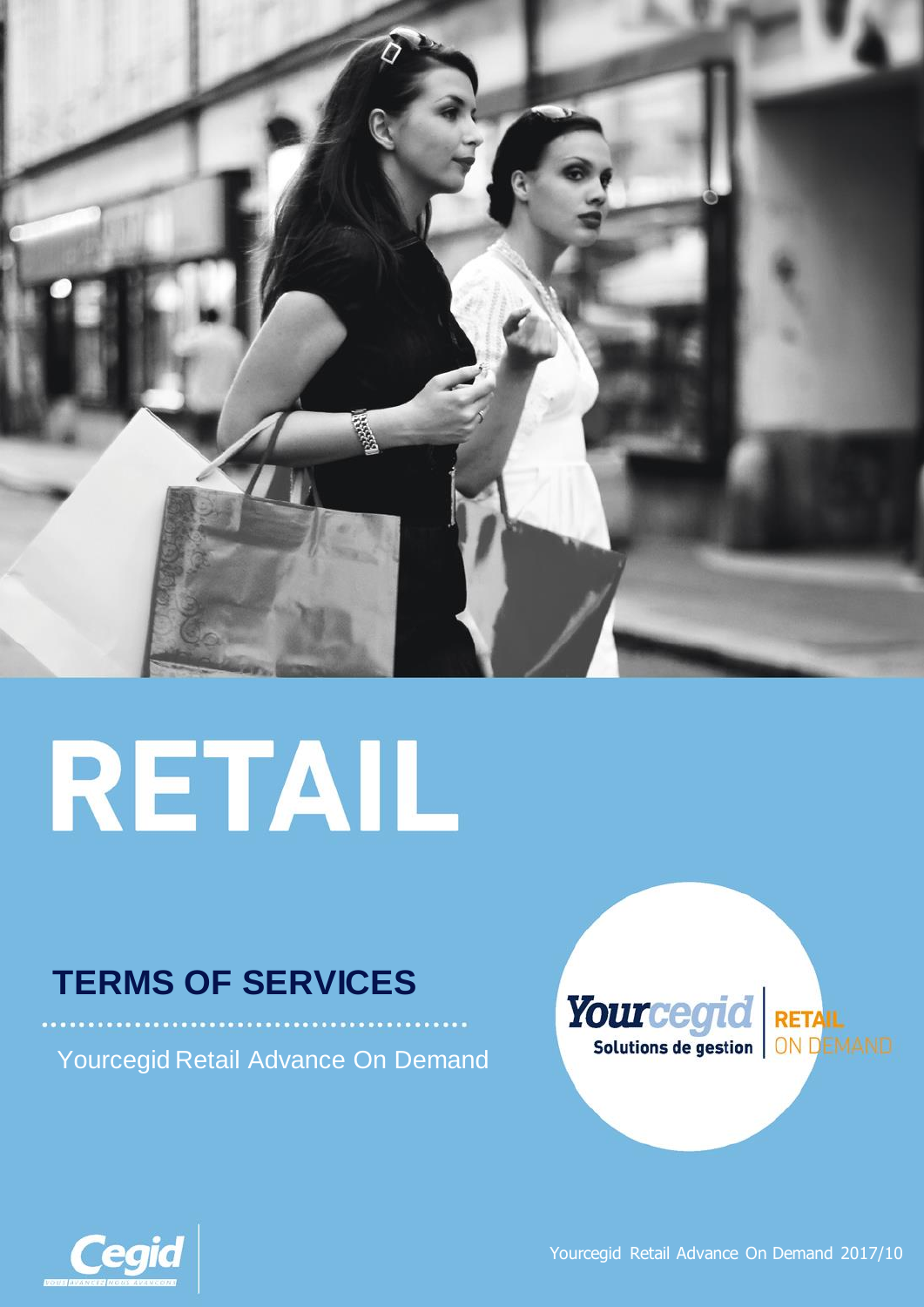## **TERMS OF SERVICES AND SUPPORT**

### **YOURCEGID RETAIL ADVANCE ON DEMAND**

#### **ARTICLE 1: DEFINITIONS**

The terms defined below have the following meaning in singular and plural. Except as otherwise provided in these Terms of Services and Support capitalized terms not defined herein shall have the same meaning as in the article "Definitions" of the Contract.

Anomaly: means a Subscription Service reproducible defect, malfunction, or non-compliance with its Documentation. Anomalies must be qualified by Cegid and are classified into three categories.

- **Level 3 Anomaly:** Anomaly reproducible by Cegid which makes it impossible to access or use one or more critical front office sales collection functionalities of the Subscription Services and for which there can be no technical or organizational workaround.
- · **Level 2 Anomaly:** Anomaly reproducible by Cegid which renders the access or use of one (1) or more essential functionalities of the Subscription Services inoperative and for which there may be a technical or organizational workaround.
- · **Level 1 Anomaly:** Anomaly reproducible by Cegid which does not have the characteristics of a Level 2 and Level 3 Anomaly.

**Environment:** means a package regrouping all software and infrastructure components required to deliver Yourcegid Retail On Demand Service for one (1) client. An Environment covers one (1) single Retail application version at a time and one (1) or more databases. All databases in an Environment are in the same version. A client can have multiple Environments in different versions.

Localization: means, in the sense of the present Terms of Services and Support, for a number of countries, a set of functionalities of Cegid product "Yourcegid Retail On Demand", developed by Cegid at its sole discretion, in order to take into consideration local specificities as described in the last version of the Country Package Book available and downloadable on the Portal as may amended from time to time by Cegid. The verb "Localize" and its variations should be used and interpreted, within this provision, in view of this definition.

**Main POD or Main Point of Delivery:** means the production infrastructures of the Subscription Service.

**Maintenance Window:** means the period of time during which the Subscription Service may be down for Planned Maintenance in accordance with the provisions of these Terms of Services and Support.

**Opening Hours:** means the days and hours during which Support is provided to the Client as indicated on the Portal and according to the level of Support subscribed to by the Client.

**Planned Maintenance:** means the maintenance of the Subscription Service that Cegid schedules at least forty-eight (48) hours in advance.

**Request:** means any reproducible application functions incident met by the Client and reproducible by Cegid when using the Subscription Service and any Anomaly reported to Cegid by the Client.

**Secondary POD or Secondary Point of Delivery or Smart Proxy:** means, if ordered by the Client, the production infrastructure of the Subscription Service responsible for the supply of local technical components.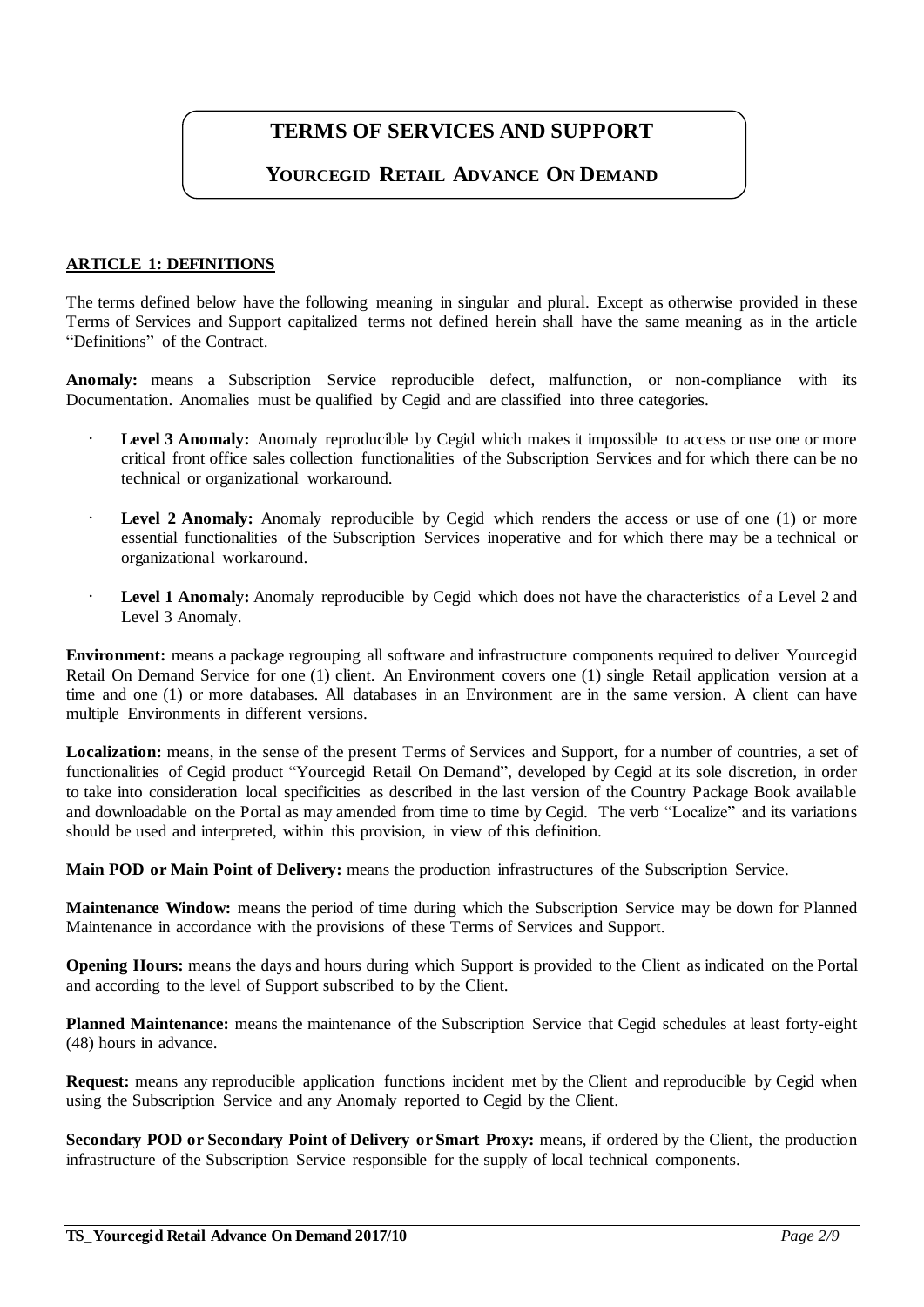**Specific Development:** means the computer programs designed and produced by Cegid for the Client according to their needs.

**Specific Report:** means any report or dashboard which is not available as standard in the Subscription Service that the Client has chosen, on their own initiative, to develop and configure or to have developed and configured, with or without Cegid's assistance.

**Support:** means the assistance with the use of the Subscription Service standard application functions. Support can only be provided by Cegid in so far as:

- 1. The Users have previously been trained in the use of the Subscription Service and Updates;
- 2. The Client has the technical equipment in accordance with the Technical Prerequisites allowing remote assistance and authorises its use with Cegid, in particular to facilitate the monitoring of Anomalies.

If this turns out not to be the case, Support may be suspended, with immediate effect, by Cegid without the Client being entitled to any compensation or reimbursement of sums already paid for the Subscription Service.

**Urgent Maintenance**: means the Subscription Service interruption, outside Maintenance Windows, due to the application of security patches or urgent fixes or any other critical maintenance.

#### **ARTICLE 2: PURPOSE**

These Terms of Services and Support are part of the Contract. These Terms of Services and Support describe the specific provisions applicable to the Subscription Service which prevail over the provisions of the Contract.

#### **PROVISIONS CONCERNING THE SCOPE AND THE AVAILABILITY OF THE SUBSCRIPTION SERVICE**

#### **ARTICLE 3: CONTENT OF THE SUBSCRIPTION SERVICE**

The actual scope of the Subscription Service ordered is specified in the Contract (Part 1 "Ordered Elements" or "Perimeter of the Service" and/or "Financial Conditions" annexes).

#### **ARTICLE 4: LIMITATIONS OF THE SUBSCRIPTION SERVICE**

#### **4.1. LOCATION AND POD**

The Subscription Service subscribed by the Client under the Contract is based on a single Main POD at a fixed geographical location defined in the Contract (Part 1 "Ordered Elements" or "Perimeter of the Service" and/or "Financial Conditions" appendices). The Client may optionally order one (1) or more Secondary POD(s) from the available PODs.

Depending on the Client's configuration and technical constraints, Cegid may supply recommendations for the location of the Main POD and any Secondary PODs in order to optimise the Subscription Service performance, the final choice of the locations of the Main POD and any Secondary PODs remaining solely at the Client's discretion.

#### **4.2**. **SUPPORT AND MAINTENANCE**

Except under the terms of the Country Package purchased by the Client, support and maintenance of standard application functions does not include the adaptations and/or evolutions that may be necessary under applicable law and/or regulation. The conditions of the Country Package are defined under Article 11 "Country Package".

#### **4.3. SALES TRANSACTION HISTORY**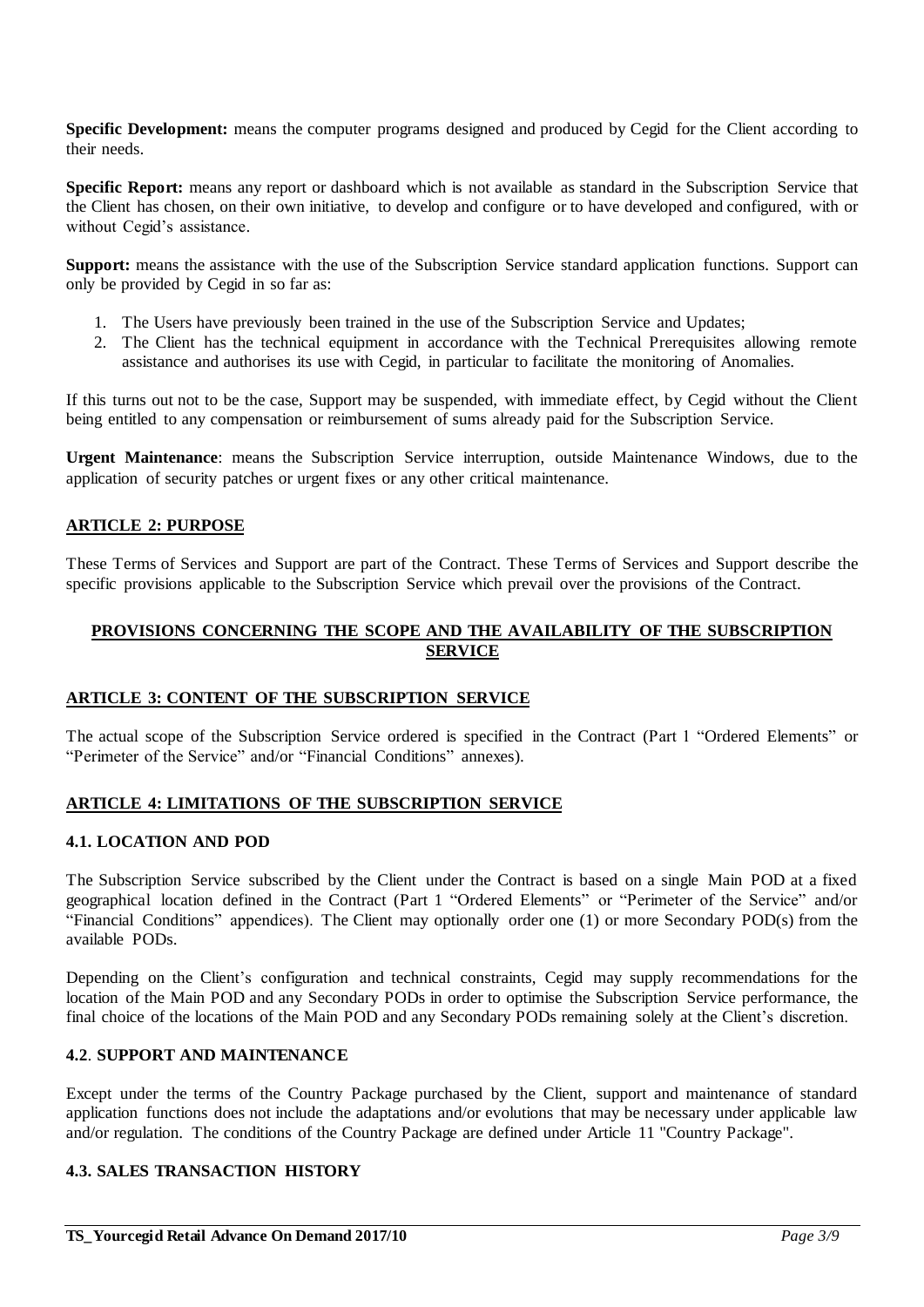The Client may retain sales transaction history three years back, *i.e.* the current calendar year and the previous two (2) years. Any other history, except for the data that must be retained for tax purposes, will need to be purged by the Client. Cegid will provide the Client with the necessary tools to perform this task or will reserve the right to charge to the Client the history of the movements beyond these commitments.

#### **4.4. ENVIRONMENT**

The Subscription Services includes the following Environment:

- A production Environment with a production database and a test database. The test database limits are those described below:
	- Same application version and same functional scope as the production database;
	- Initialization of the test database at the Client's request by loading an exact copy of the data contained in the production database;
	- Refresh of the data contained in the test database within the limit of four (4) updates per year and upon request of the Client. This refresh of the data will be done by loading a copy of the data contained in the production database. Any request for additional refresh will be charged.

#### **4.5. YOURCEGID RETAIL OPTIONS**

As standard, the option Yourcegid Retail Omnichannel includes a maximum number of orders/month as defined in the Contract (Part 1 "Ordered Elements" or "Perimeter of the Service" and/or "Financial Conditions" annexes). Any overuse above these limitations shall cause Cegid to revise the Subscription Services monthly fee pursuant to the rate in effect at such time.

Cegid reserves the right to modify the conditions of implementation of the "Task Scheduler" as defined by the Client, if necessary to ensure proper functioning of the Production Environment. In such case, Cegid commits to inform the Client.

The Yourcegid Retail Intelligence service is only available on the production database and the data is automatically refreshed once each day.

No Specific Development can be included in the Subscription Service or made accessible as part of the Subscription Service, unless specific terms of services are signed between the Parties.

If needed, the Client can activate additional/temporary Users upon prior written notification to Cegid. This Subscription Service will be invoiced regularly by Cegid to the Client, in case of overtaking of the commitments.

#### **ARTICLE 5: ACCESS TO THE SUBSCRIPTION SERVICE**

The Subscription Service is accessible every day 24 hours a day, except during Maintenance Windows if Planned Maintenance has been scheduled, as defined in "Article 6: Maintenance Windows".

#### **ARTICLE 6: MAINTENANCE WINDOWS**

Maintenance Window is defined as follows:

every night from 12:00 AM to 7:00 AM (Main POD local time and Secondary POD local time).

Urgent Maintenance can occur at any time.

#### **ARTICLE 7: SUBSCRIPTION SERVICE AVAILABILITY**

Cegid is committed to provide an availability rate of at least 99.5% for the Subscription Service.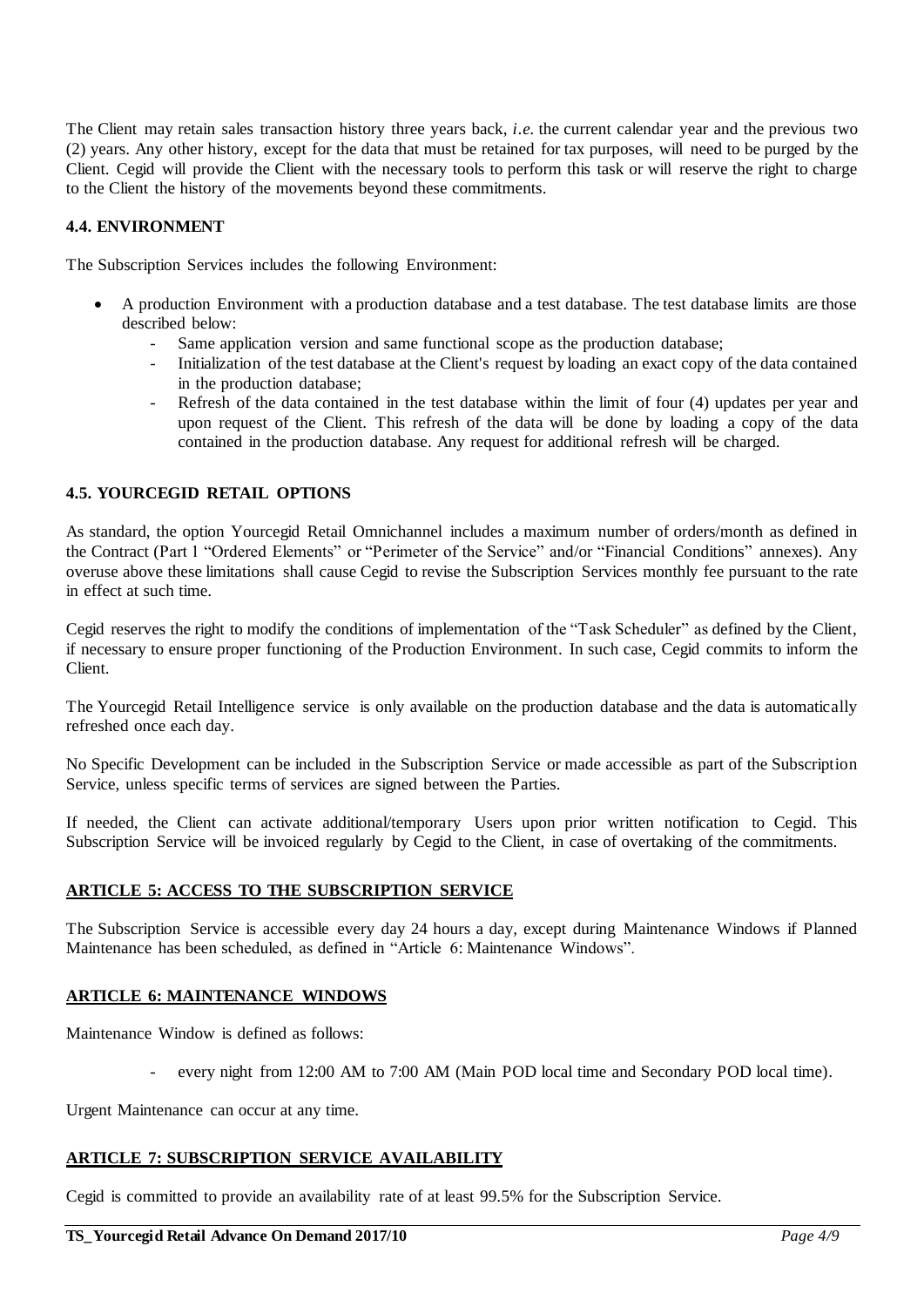Subscription Service availability is defined as the ability to access to the Subscription Service, including workaround solution enabling the Client to continue using the front office sales functionalities, and is guaranteed over a Reference Period (RP) covering the time period from Monday to Sunday, and except a period of time from 01:00 AM to 03:00 AM (Main POD local time and Secondary POD local time).

DT refers to the downtime of the Subscription Service, which does not include interruptions related to (i) the Planned Maintenance (ii), Urgent Maintenance (iii) interruptions due to Force Majeure event; (iv) interruptions caused by equipment provided by the Client (or Client's suppliers); or (v) interruptions linked with a system that is outside the scope of the Subscription Service, including without limitation the Client's telecommunications network.

The Availability Rate (AR) is calculated on a monthly basis:

 $AR = (RP - sum of DT) / RP * 100 [%]$ 

Only the production Environment is subject to the availability rate mentioned above.

Only the AR measurement made by Cegid is considered valid.

#### **TECHNICAL PROVISIONS RELATED TO THE SUBSCRIPTION SERVICE**

#### **ARTICLE 8: BACKUPS AND RECOVERY MANAGEMENT**

In the event of damage occurring on the infrastructure operating the Subscription Service, Cegid is committed to recovering the Subscription Service on the basis of the most appropriate backup with maximum RPO (Recovery Point Objective) of 24 hours.

Cegid is responsible for the backups and recovery service in order to secure Client Data.

Client data backups, backups for Main POD and Secondary POD Client Data backups are done in multiple copies stored in different locations. They are performed on daily cycles as below:

| <b>Backup Type</b> | <b>Frequency</b> | <b>Retention Period</b> |  |
|--------------------|------------------|-------------------------|--|
| Daily              | Each night       | 30 calendar days        |  |

A restore can be carried out at the request of the Client on the basis of one of these backups, during their retention period.

In the event of a damage occurring on the infrastructure operating the Subscription Service, Cegid is committed to recovering, as soon as possible, the Subscription Service on the basis of the most appropriate backup.

#### **ARTICLE 9: UPDATES**

**9.1.** An Update is defined as one of the two following things:

- New versions that involve a change in the version numbering of the Subscription Service standard application functions;

- Corrective patches.

Updates can be implemented either during Planned Maintenance or Urgent Maintenance.

The following are expressly not considered Updates:

- Specific Reports;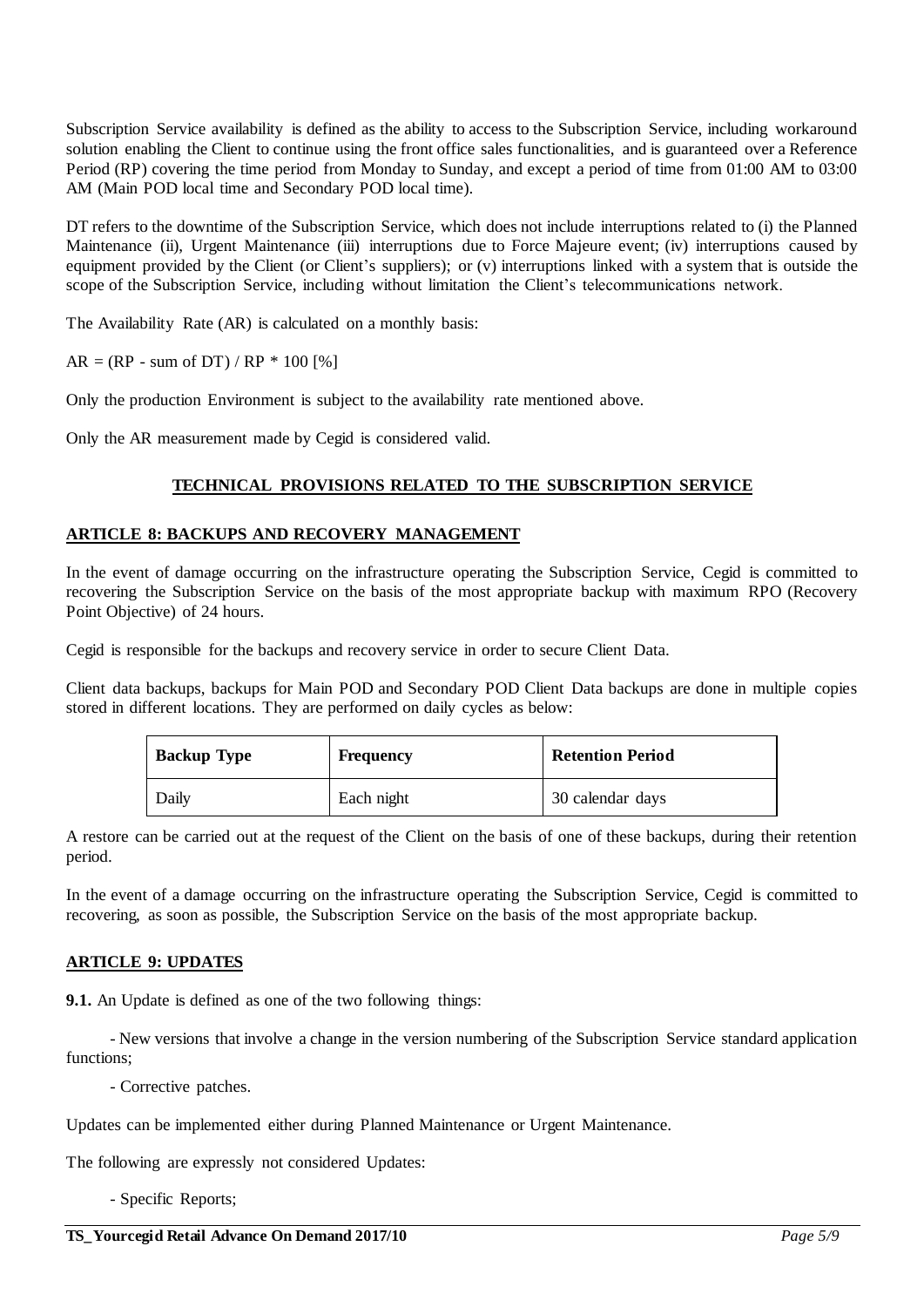#### - Specific Developments.

**9.2.** Cegid shall perform Updates, without the prior approval of the Client. Any technical documentation in relation with Updates will be made available by Cegid on the Portal and/or by any other appropriate means.

Cegid undertakes to inform in advance the Client of dates of Updates implementations (except for corrective patches) through the Portal and/or by any other appropriate means.

The Client is informed that some Updates, because of their content (functional or ergonomic changes) or of their technical complexity (which may lead, without limitation, to changes in configuration) may require the performance of Professional Services (including training). Cegid undertakes to inform the Client prior to the provision of such Updates.

The Client is informed that the performance of Professional Services is not included in the provision of Updates.

The Client is also informed that for each new Update, Specific Report or Specific Development may not be any longer compatible or operational. For each Update, each Specific Report may be made operational only after Cegid express approval and upon Cegid billable intervention at the rates then applicable. For each Update, each Specific Development must be tested by the Client to be sure that its Specific Developments are compatible with the new version.

#### **ARTICLE 10: CLIENT DATA GEOGRAPHICAL LOCATION**

By derogation to Article "Client Data Localisation" of the Contract, the Client data is located in one (1) or more sites based in one (1) or more regions as specified in the Part "Ordered Element" or the "Service Perimeter" and/or "Financial Conditions" annex of the Contract.

Regarding Client Data collected in the European Union, the Client is informed and accepts that Client Data may be transferred, stored or processed outside the European Union, the European Economic Area or countries considered not as-adequate by the European Commission, such data transfers being framed by adequate legal tools.

#### **ARTICLE 11: COUNTRY PACKAGE**

Yourcegid Retail on Demand is an international product, for which the Client has subscribed to Subscription Services. For a number of countries, Cegid offers a Localized version of the Cegid product Yourcegid Retail On Demand.

The Client must have acquired the "Country Package" modules corresponding to the selected countries to benefit from the Localized version of the Cegid product Yourcegid Retail On Demand. If the Client uses the Subscription Service in a country for which he has not acquired a Country Package and/or for which there is no Country Package, the Client acknowledges and agrees that the Subscription Service will be used under his sole responsibility and that Subscription Service has not been subject to any adaptation in relation to local specificities by Cegid. Cegid shall not be liable for the consequences of the use of the Subscription Service in such countries.

#### **PROVISIONS RELATED TO THE SUPPORT**

#### **ARTICLE 12: SUPPORT**

#### **12.1. PORTAL ACCESS TO SUPPORT**

#### **a) General description of the services provided**

Portal access to the Support will allow the Client to benefit from the following services:

- The possibility for the Client to make a written Request in the space reserved for this purpose on the Portal;
- The possibility for the Client to follow the processing of the Requests;
- The possibility for the Client to access the Subscription Service usage statistics over a given time period;

#### **TS\_Yourcegid Retail Advance On Demand 2017/10** *Page 6/9*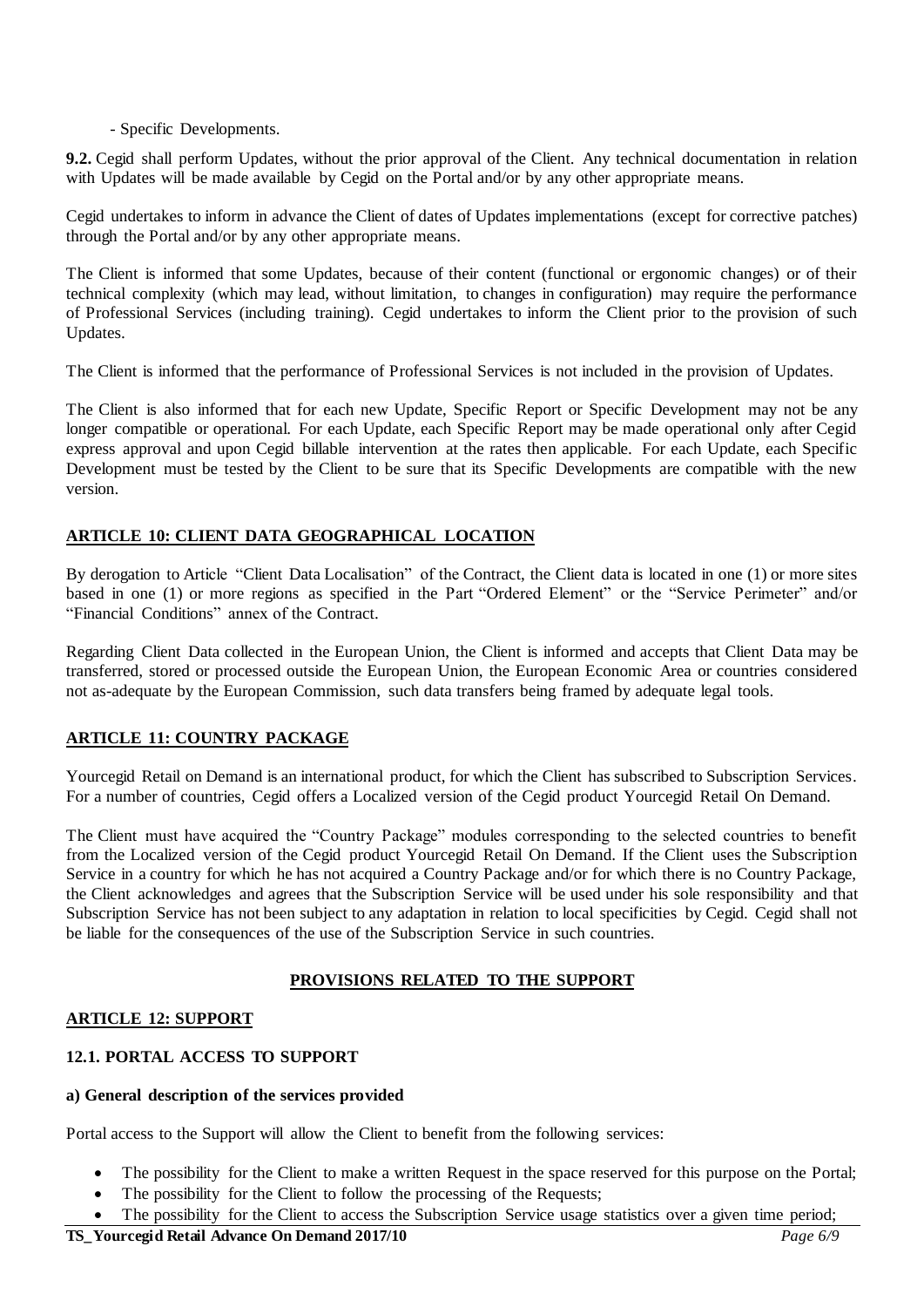The possibility for the Client to consult the technical information provided by Cegid in a specific media space.

#### **b) Specific rules for performance of the Support**

Requests will be recorded in Cegid tools to ensure traceability and will be processed depending on their criticality.

In order to facilitate the performance of the Support, the Client agrees to describe their request precisely and the situation encountered (description of the context, error messages, menu sequence etc.), documenting it where it arises by all the means at their disposal in order to enable Cegid to reproduce and describe any potential incidents and/or Anomalies brought to its attention.

Cegid shall acknowledge receipt of the Request electronically.

In the absence of an immediate response and/or initiation of support, the time frame for a Cegid technician to deal with the Request will be the time frame indicated on the Portal (in Opening Hours), starting from the registration of the Request arriving during the Opening Hours of Support and based upon the Subscription Service level ordered by the Client.

Cegid undertakes to comply with the time frame specified on the Portal for at least 75% of the Requests. Compliance by Cegid with this percentage will be evaluated over a twelve (12) consecutive month period from the start date of the Subscription Service provision and requires the Client to fulfil their obligations.

#### **12.2. TELEPHONE ACCESS TO SUPPORT**

The present article shall apply to the Client based on the level of Support ordered, as detailed on the Portal.

Telephone access to Support allows the Client to formulate their Requests to a Cegid call center.

The Cegid Support helpline can be accessed by the Client during Opening Hours.

The cost of phone calls will be borne by the Client.

Requests will be recorded in Cegid tools to ensure traceability and will be processed depending on their criticality.

In order to facilitate the Support implementation, the Client agrees to accurately describe the Request and the situation he encounters (description of the context, error messages, sequencing of the different menus, etc.) by documenting, where applicable, with any means at their disposal. This will enable Cegid to reproduce and qualify any incidents and/or Anomalies brought to its attention.

Cegid's response shall be made either by directly taking the call, or by calling the Client back, or electronically.

Where there is no immediate response and/or action to manage it, the time frame for a Cegid technician to act on the Request will be the time period shown on the Portal (in Opening Hours), starting from the registration of the Request during the Opening Hours of Support and based upon the Subscription Service level ordered by the Client.

#### **12.3. PROCESSING ANOMALIES**

By the end of the time frames for taking in charge the Request (during Opening Hours as specified on the Portal), Cegid will proceed to the classification and reproduction of the Anomaly.

Following the reproduction of the Anomaly, Cegid will have:

- A period of twelve (12) hours during a Business Day to provide the Client with a corrective action plan or an alternative solution in case of a Level 1 Anomaly.

- A period of six (6) Business Days to provide the Client with a corrective action plan or alternative solution for a Level 2 Anomaly.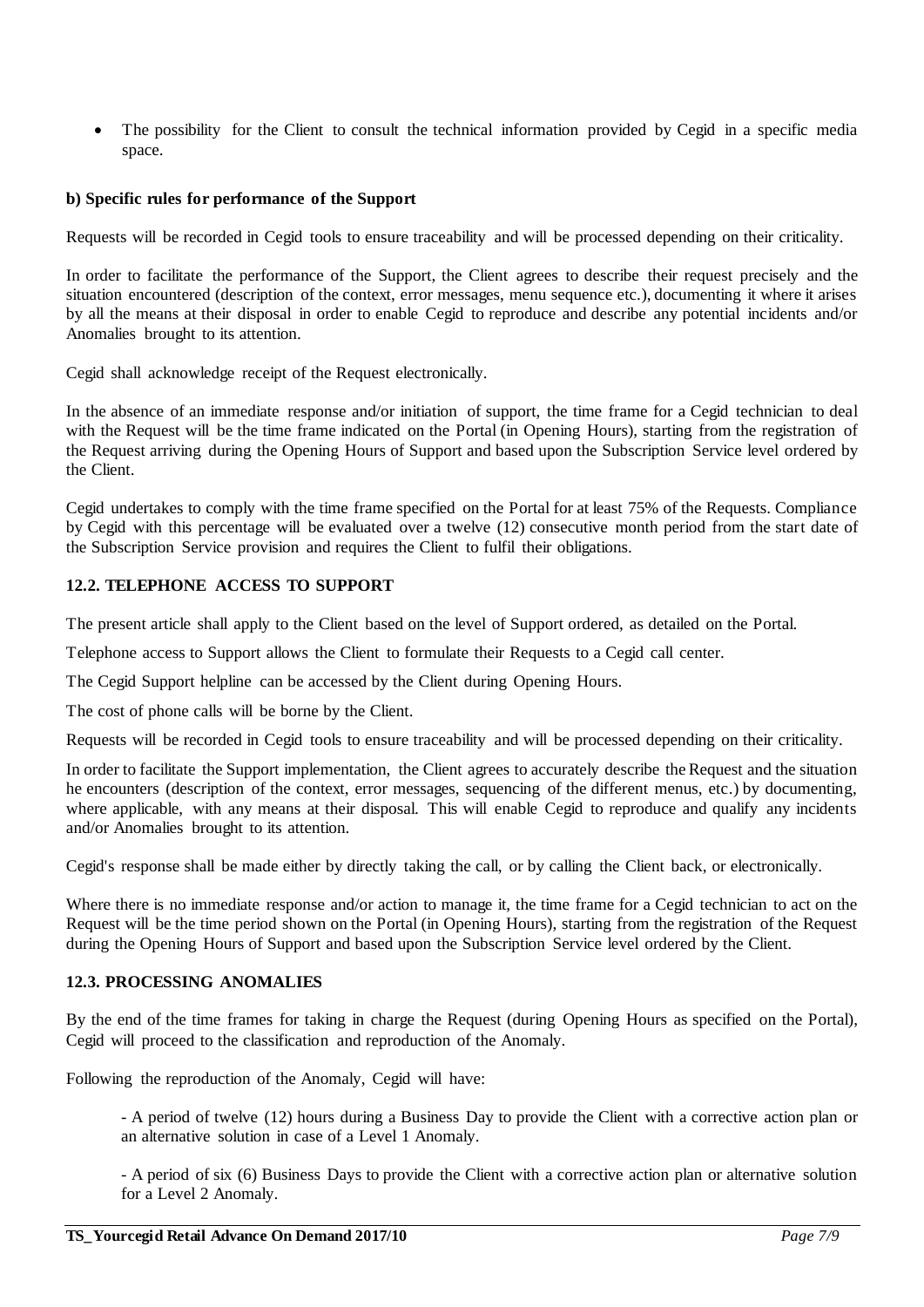Regarding Level 3 Anomalies, Cegid will not be held liable or obliged to observe any deadline for providing a corrective or alternative solution.

For the purpose of this clause, "Business Day" means a day from Monday to Friday, between 9:00 AM and 7:00 PM time zone of the R&D center in charge of the resolution.

#### **12.4. CENTRALIZED CALLS**

The present article shall apply to the Client, based on the level of Support ordered, as detailed on the Portal.

A Client may benefit from the centralized call level of Support only when the Certification Rules in paragraph a) below have been respected and verified by Cegid teams.

If the Client is certified, for the Support level which they have contracted for, it will be able to benefit from special commercial conditions granted by Cegid subject to respect of and compliance with the certification rules and practical procedures for call centralization found in paragraphs a) and b) below.

In the event that the Client may not comply with the certification requirements described in paragraph a, and/or the centralized call procedures described in paragraph b, the Client shall have a time period of three (3) months for resolution, starting from the moment Cegid sends the Client a registered letter with acknowledgment of receipt notifying the failure to comply. Where there is no resolution by the Client within the allotted time period, Cegid may terminate the centralized call level of Support and automatically apply the decentralized call level of Support fees.

#### **a) Certification Rules**

The Client agrees to have a team of at least two (2) certified persons on the current version of the eligible Cegid Software Package starting within a six (6) month period from subscription to the Subscription Service. The employees chosen by the Client will have to follow the training course organized by Cegid.

At the end of this course, the knowledge gained by the employees designated by the Client will be validated by Cegid during an interview and a test. Once successfully completed, a registered certificate will be issued in the names of the individual persons.

The names of the certified employees will be referenced by Cegid in its request management system.

The conditions for carrying out certification training, as well as the related cost will result in a purchase order or a separate Contract independent from these terms.

The certificates are registered personally and the Client undertakes to provide a minimum of two (2) certified persons continuously and for the duration of the Subscription Service.

#### **b) Call Centralization Procedures**

The Client's certified employees will be responsible for centralizing and responding to Requests. In no case shall the Client's other users be able to directly access to Support services, and certified employees are tasked with centralizing applications and provide answers to users. In the event that the Client's certified employees could not deal with a Request, only these employees shall be entitled to contact Cegid's services and forward the answers provided by Cegid to the Client's other users.

Only certified employees are authorized to contact Cegid Support Services.

#### **12.5. LANGUAGE SUPPORT SERVICES**

As part of the standard Support schedules, Cegid undertakes to have among its advisor team some staff with language skills who are able to understand the Requests and respond to them in the languages listed on the Portal.

The Request will be processed by a Cegid technician with the required language skills. Where this technician is not available, Cegid undertakes to call the Client back within the applicable time frame.

Outside Opening Hours, a request can be posted in English on the Portal.